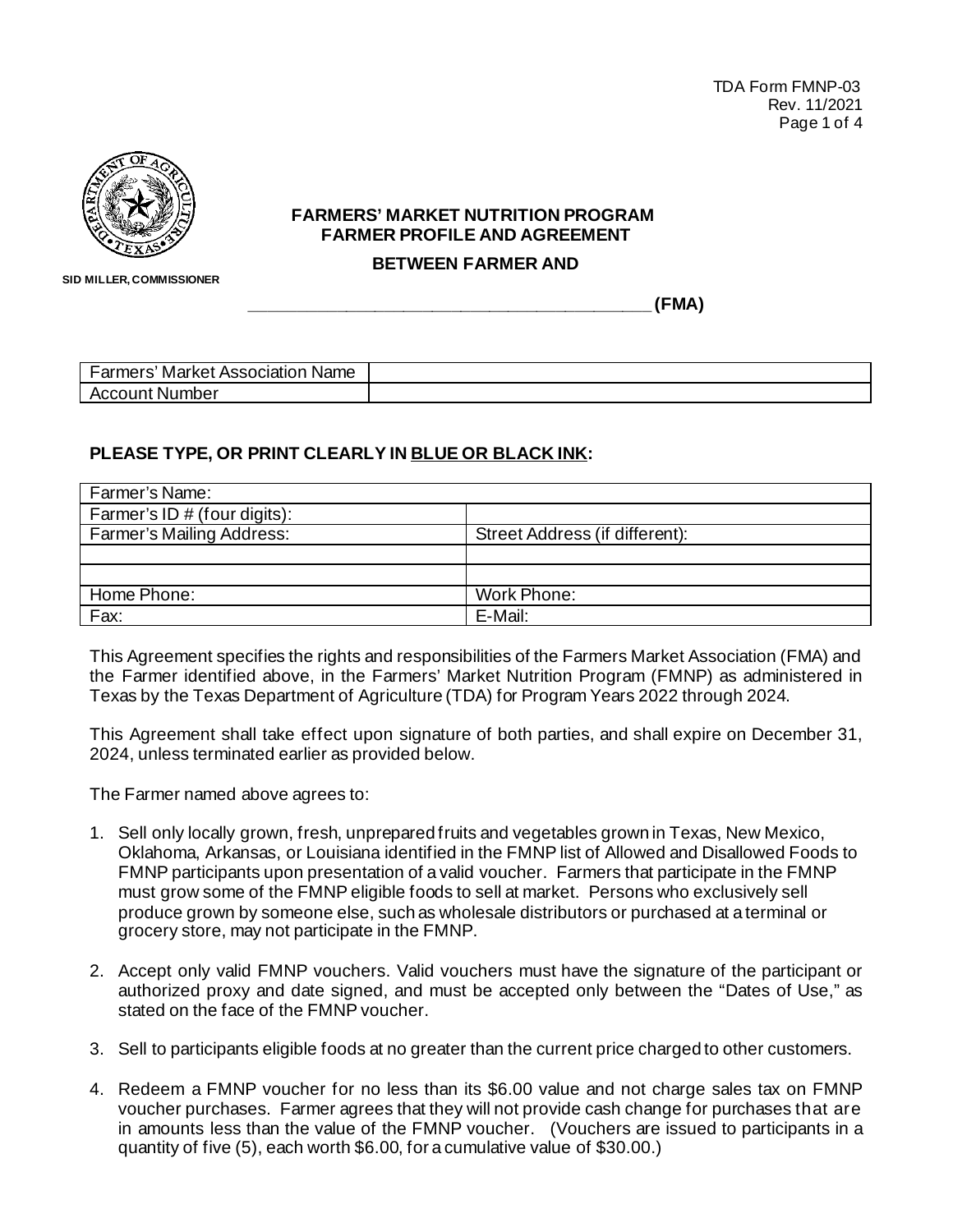- 5. Display the sign **"FARMERS' MARKET NUTRITION PROGRAM VOUCHERS ACCEPTED HERE"** at all times during market operations. If the sign is lost, the farmer must obtain another from the market manager, or display a suitable reproduction containing the same information. Authorized farmers must also post prices of all produce to be sold for FMNP vouchers.
- 6. Comply with the Civil Rights and nondiscrimination requirements of the United States Department of Agriculture (USDA); in particular, to ensure that no FMNP participant shall be excluded from participation in, or denied the benefits of, the FMNP on the basis of race, color, national origin, sex, disability, or age.
- 7. Ensure the confidentiality of participant information and only share confidential participant information on a need to know basis for operation of the FMNP pursuant to the provisions of 7 CFR § 246.26.

Farmer Initial Here: \_\_\_\_\_\_\_\_\_\_\_

- 8. Enter the Farmer's Vendor Number on each FMNP voucher redeemed at this FMA's market location(s), and submit the FMNP vouchers for payment through this FMA no later than the date agreed upon between Farmer and the FMA, with the absolute deadline for submission of all vouchers to the FMA of November 15<sup>th</sup> of the Program Year.
- 9. Cooperate with compliance monitoring as conducted by the FMA, Contracting Entity (CE) with which the FMA has contracted for operation of the FMNP, TDA, and/or USDA.
- 10. Acknowledge that non-compliance with FMNP procedures may result in sanctions as stipulated in the Texas Farmers/Farmers' Market Sanction Policy (Policy), as found in the TDA-issued FMNP Handbook. A farmer disqualified from the FMNP by TDA, FMA, or CE may appeal the disqualification in accordance with the Appeal Rights provided below.
- 11. Acknowledge that Farmer may not seek restitution from individual FMNP participants; acknowledge that Farmer may not be reimbursed for a voucher deemed by FMA, CE, or TDA to be invalid.
- 12. Accept training on FMNP policies and procedures from TDA, CE, or FMA.
- 13. Upon request, provide such information as TDA may require for its required annual reports to USDA Food and Nutrition Service.
- 14. Provide at least fifteen (15) days cancellation notice to CE or TDA if farmer is unable to appear at a market previously scheduled.
- 15. Provide written, thirty (30) days' advance notice to the FMA if Farmer is terminating operation prior to the end of the Agreement period specified above. Notice shall be sent by regular mail to the FMA identified above.
- 16. Agrees to administer FMNP as required by Federal Regulations as found in 7 CFR Part 248 and any subsequent addendums/updates to this CFR.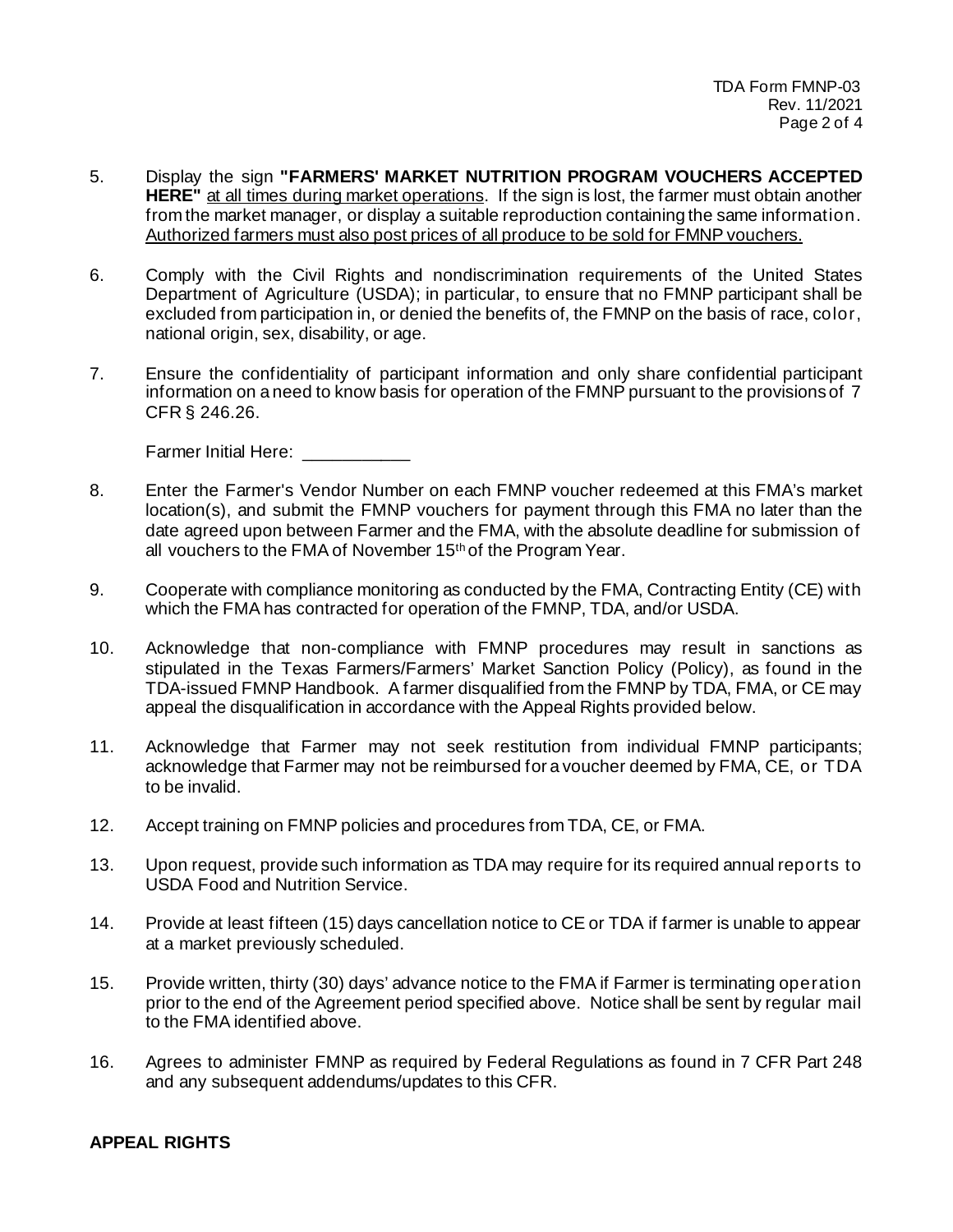Farmer agrees to be bound by the following appeal procedures:

- 1. Actions subject to appeal. Pursuant to 7 CFR § 248.16, the following adverse actions are subject to appeal: (1) a recipient's disqualification or suspension of FMNP benefits; (2) an action of TDA which disqualifies a CE from participating in the FMNP; (3) any of the following actions affecting a farmer or farmers' market: denial of an application to participate in the FMNP; imposition of a sanction for noncompliance; or disqualification from participation in the FMNP.
- 2. Parties capable of taking adverse action. TDA, each CE administering the program, and each FMA have the administrative authority to take adverse action against their respective contracting parties operating the FMNP. In the event that any adverse action taken by any entity participating in the FMNP in Texas is subject to appeal, TDA will control and conduct the subsequent hearing, as defined here.
- 3. Actions not subject to appeal. Pursuant to 7 CFR § 248.16, expiration of an Agreement to participate in FMNP is not subject to appeal.
- 4. Notice of adverse action. Any entity taking an adverse action shall issue a written notice. Such notice shall: (1) state the cause for the action; (2) state the effective date of the action; (3) state whether the adverse action will be postponed until a decision in the appeal is made, if the adverse action is appealed; and (4) state the procedure for requesting a hearing. This written notification must be provided to the entity or participant not less than fifteen (15) calendar days in advance of the effective date of the action.
- 5. Opportunity to reschedule. Pursuant to 7 CFR § 248.16, each appellant shall be provided at least one opportunity to reschedule the hearing date upon specific request to TDA. Only one such rescheduling opportunity will be provided.
- 6. Appeal procedures. A party wishing to appeal an adverse action must make a written request for appeal within ten (10) days from the date on which the notice of adverse action is received. The written appeal request must clearly identify the action being appealed and include a photocopy of the notice of adverse action. TDA will acknowledge the receipt of the request for an appeal within five (5) days of its receipt of the appeal request.
- 7. Submission of requests for appeal:
	- 1. Requests for appeal may be mailed or faxed to: Texas Department of Agriculture, Legal Division, Attn: Docket Clerk; PO Box 12847; Austin, Texas; 78711; Fax Number (800) 909-8530.
	- $2.$  Requests for appeal may be sent via overnight delivery service to: Texas Department of Agriculture, Legal Division, Attn: Docket Clerk; 1700 North Congress, 11th Floor; Austin, Texas, 78701.
- 8. Review of record. The case record must be available for review prior to the hearing.
- 9. Hearing. TDA will conduct the hearing within fourteen (14) days of receiving the appeal request, unless an additional seven (7) days is needed to accommodate one permitted request to reschedule a hearing. Both parties shall be provided with the opportunity to confront and cross-examine adverse witnesses; the opportunity to be represented by counsel, or in the case of an appeal filed by a FMNP participant, by a representative designated by the participant, if desired.
- 10.Postponement pending decision. Pursuant to 7 CFR § 248.16(c), an adverse action may, at TDA's option, be postponed until a decision is rendered in the appeal
- 11. Decision. An impartial decision maker will render a written determination on the outcome of the appeal, such decision being based solely on the evidence presented at the hearing and the statutory and regulatory provisions governing the FMNP. TDA shall issue a written determination on the outcome of the appeal to all parties no later than sixty (60) days f rom the date of receipt of the request for an appeal by TDA. The determination issued by TDA is the final administrative determination to be afforded to an appellant.